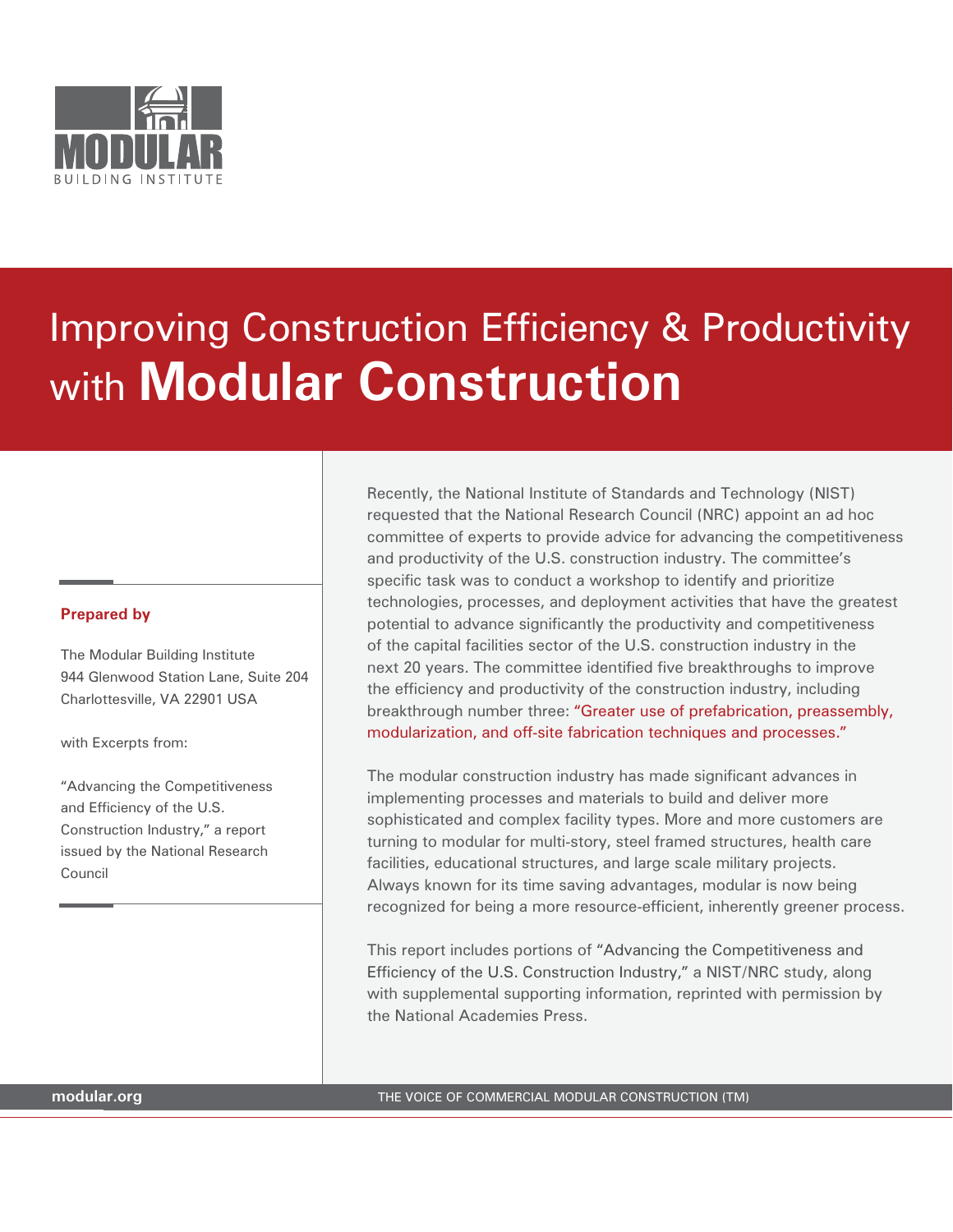# **Overview**

U.S. industries have experienced almost continuous productivity growth for the past several decades. The one anomaly has been the construction industry, for which overall productivity declined from 1995 to 2001 (Triplett and Bosworth, 2004). For industries other than construction, improved productivity could be attributed to advances in and increased usage of information technologies, increased competition due to globalization, and changes in workplace practices and organizational structures (Triplett and Bosworth, 2004).

Studies focusing on construction efficiency, in contrast to productivity, have documented 25 to 50 percent waste in coordinating labor and in managing, moving, and installing materials (Tulacz and Armistead, 2007); losses of \$15.6 billion per year due to the lack of interoperability (NIST, 2004); and transactional costs of \$4 billion to \$12 billion per year to resolve disputes and claims associated with construction projects (Federal Facilities Council (FFC), 2007).

Because the concept of productivity can be difficult to define, measure, and communicate, the NRC committee determined that it would focus on ways to improve the efficiency of the capital facilities sector of the construction industry. It defines efficiency improvements as ways to cut waste in time, costs, materials, energy, skills, and labor. The committee believes that improving efficiency will also improve overall productivity and help individual construction firms produce more environmentally sustainable projects and become more competitive.

To gather data for this task, the Committee on Advancing the Competitiveness and Productivity of the U.S. Construction Industry Workshop commissioned three white papers by industry analysts and held a 2-day workshop to which 50 additional experts were invited. A range of activities that could improve construction productivity were identified in the papers, at the workshop, and by the committee itself. From among these, the committee identified five interrelated activities that could lead to breakthrough improvements in construction efficiency and productivity in 2 to 10 years, in contrast to 20 years.

If implemented throughout the capital facilities sector, these activities could significantly advance construction efficiency and improve the quality, timeliness, cost–effectiveness, and sustainability of construction projects. Following are the five activities, which are discussed in the section that follows.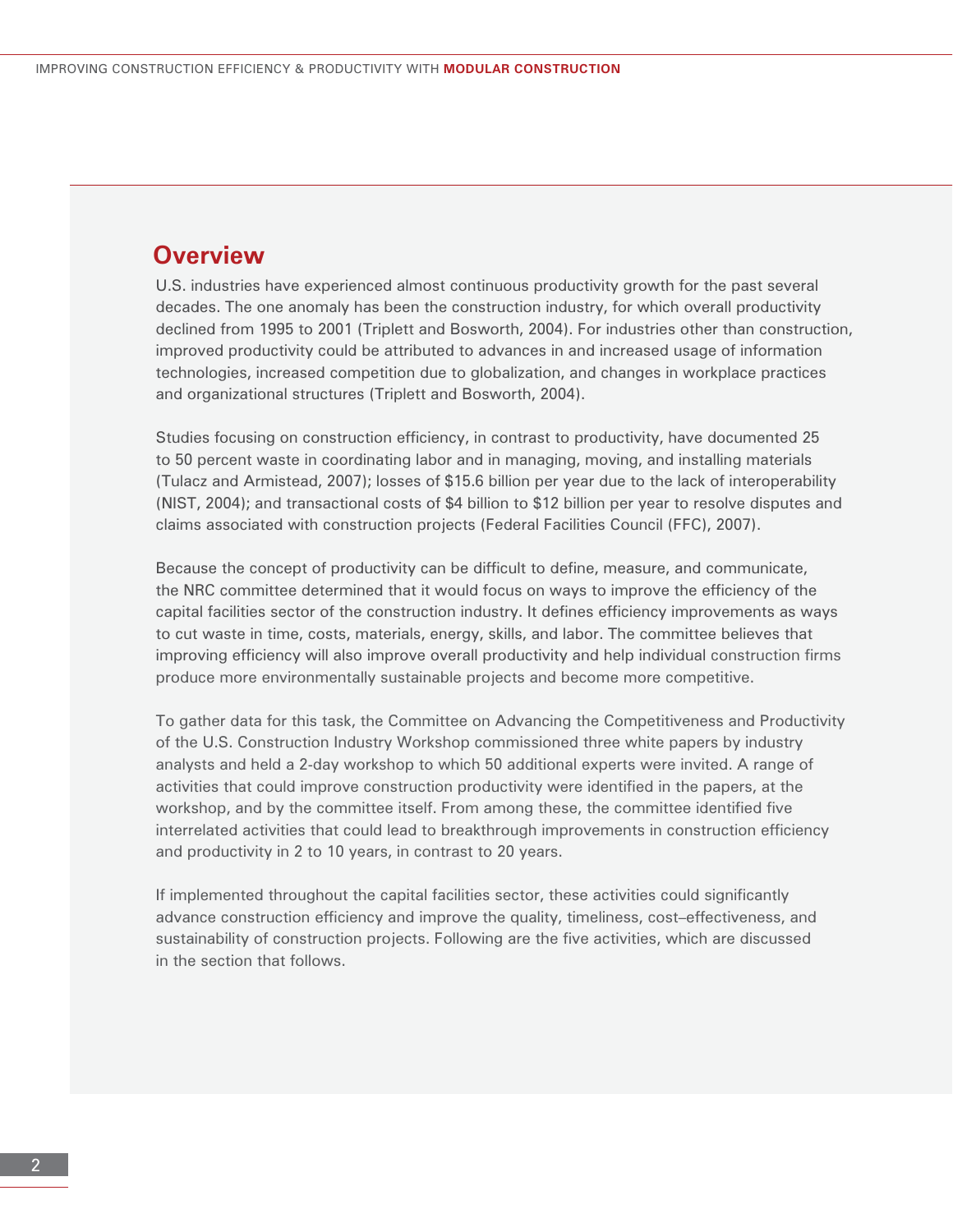# **Opportunities for Breakthrough Improvements**

The NRC Committee chose the following five breakthroughs from among dozens of potential ideas, concepts, processes and practices as potentially having the most significant impact on the construction industry efficiency and productivity.

1. Widespread deployment and use of interoperable technology applications, also called Building Information Modeling (BIM);

2. Improved job-site efficiency through more effective interfacing of people, processes, materials, equipment, and information;

3. Greater use of prefabrication, preassembly, modularization, and off-site fabrication techniques and processes;

4. Innovative, widespread use of demonstration installations; and

5. Effective performance measurement to drive efficiency and support innovation.

# **Contents**

- Overview 2
- Opportunities for Breakthrough Improvements 3
- 7 Prefabrication, Preassembly & Modular Construction
- 9 Resource Efficiency 10 Design for Reuse and Deconstruction 12 Streamlined Construction Process
- 13 Quality Controlled Setting
- 15 Summary

**"Manufacturing building components off-site provides for more controlled conditions and allows for improved quality and precision in the fabrication of the component."**

**– Advancing the Competitiveness and Efficiency of the U.S. Construction Industry; National Research Council**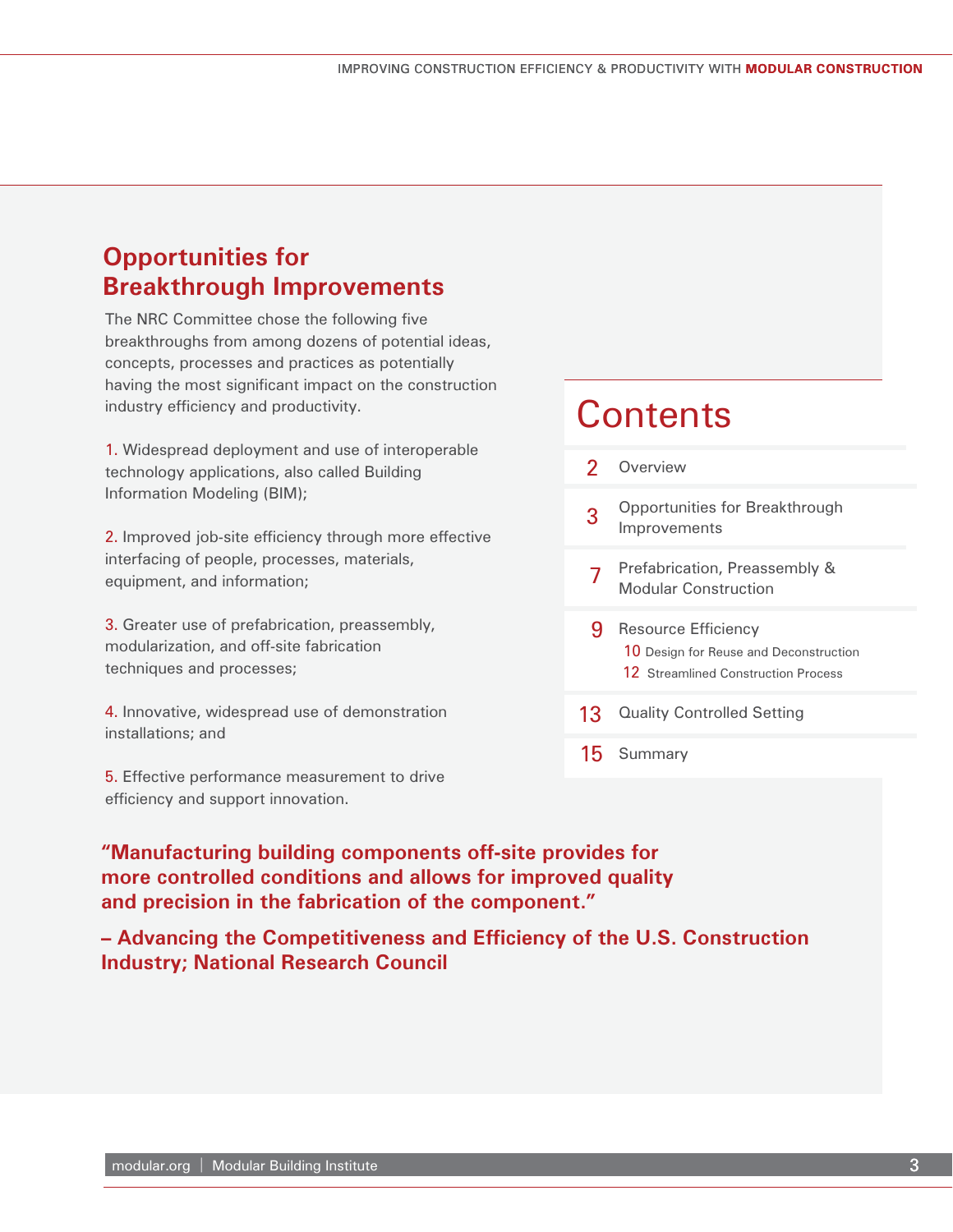The five activities are interrelated, and the implementation of each will enable that of the others. Deploying these activities so that they become standard operating procedures in the capital facilities sector will require a strategic, collaborative approach led by those project owners who will most directly benefit from lower-cost, higher-quality sustainable projects, namely, the large corporations and government agencies that regularly invest hundreds of millions of dollars in buildings and infrastructure in order to conduct their operations. However, these owners cannot effect widespread change without the collaboration and support of large contractors, subcontractors, architects, engineers, and researchers. The committee suggests a path forward for implementing the changes required to advance the competitiveness and efficiency of the U.S. construction industry significantly in the 21st century.

The quality of life of every American relies in part on the products of the U.S. construction industry—houses, office buildings, factories, shopping centers, hospitals, airports, universities, refineries, roads, bridges, power plants, water and sewer lines, and other infrastructure. Construction products—buildings and infrastructure—provide shelter, water, and power, and they support commerce, education, recreation, mobility, and connectivity. They also have significant environmental impacts, annually accounting for 40 percent of primary energy use in the United States and 40 percent of the U.S. greenhouse gas emissions linked to global climate change. Each year, new construction projects in this country account for 30 percent of the raw materials and 25 percent of the water used, and for 30 percent of the materials placed in landfills (National Science and Technology Council (NSTC), 1995).

The construction industry itself is a major generator of jobs and contributes an important component of the gross domestic product (GDP). In 2007, almost 11 million people, about 8 percent of the total U.S. workforce, worked in construction. The value of the buildings and infrastructure that they constructed was estimated to be \$1.16 trillion (U.S. Census Bureau, 2008a). The construction industry accounted for \$611 billion, or 4.4 percent of the GDP, more than many other industries, including information, arts and entertainment, utilities, agriculture, and mining (Bureau of Economic Analysis, 2009). Construction's portion of the GDP would increase to 10 percent if the equipment, furnishings, and energy required to complete buildings were included (NSTC, 2008).

Construction productivity—how well, how quickly, and at what cost buildings and infrastructure can be constructed—directly affects prices for homes and consumer goods and the robustness of the national economy. Construction productivity will also affect the outcomes of national efforts to renew existing infrastructure systems; to build new infrastructure for power from renewable resources; to develop high-performance "green" buildings; and to remain competitive in the global market. Changes in building design, construction, and renovation, and in building materials and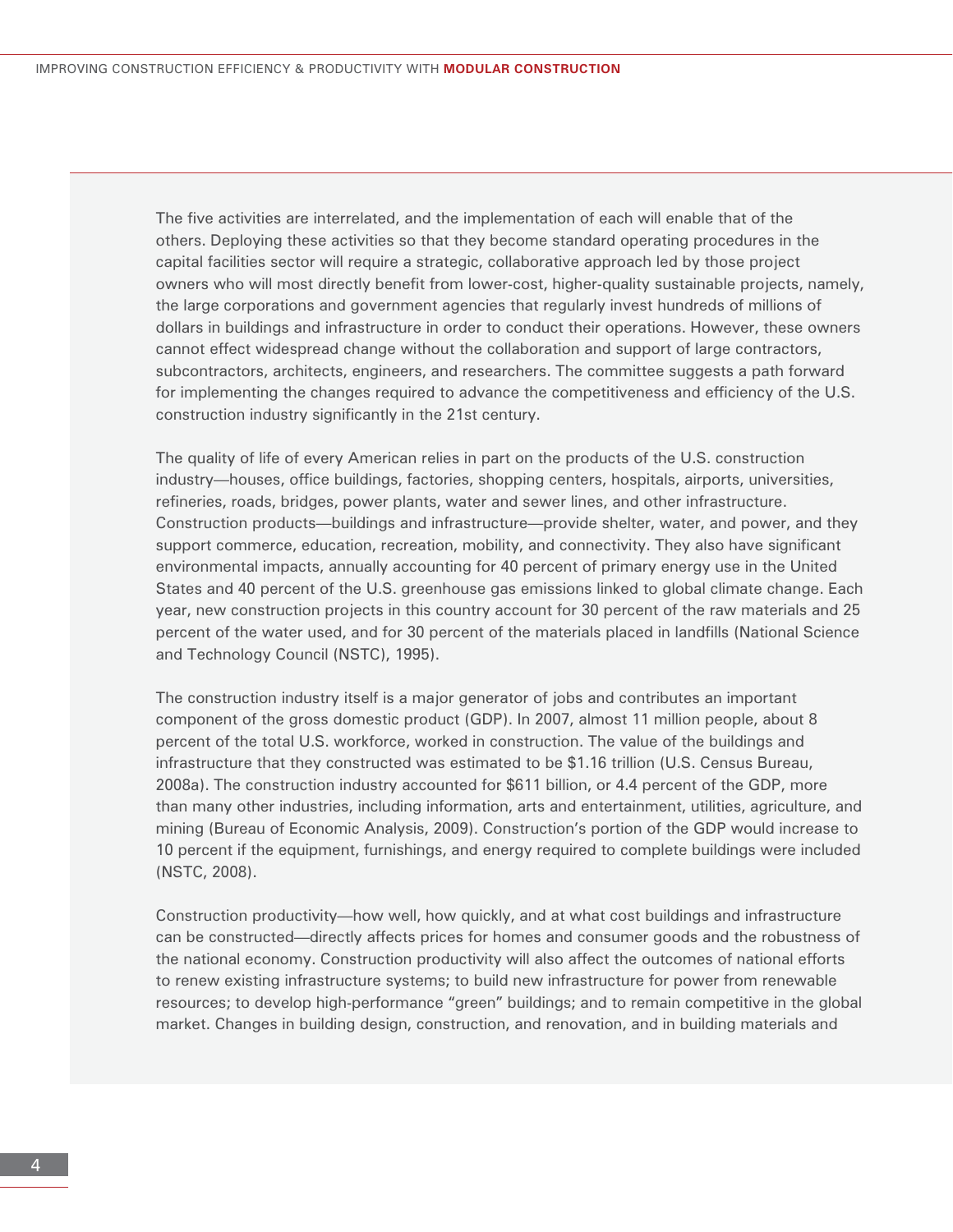materials recycling, will be essential to the success of national efforts to minimize environmental impacts, reduce overall energy use, and reduce greenhouse gas emissions (NSTC, 2008).

However, industry analysts differ on whether construction industry productivity is improving or declining. Some analyses for the industry as a whole indicate that productivity has been declining for 30 years or more. Other studies document improved productivity for construction projects and construction tasks (e.g., the laying of pipe or concrete).

One note of agreement is that there is significant room for improvement. Studies focusing on construction efficiency, in contrast to productivity, have documented 25 to 50 percent waste in coordinating labor and in managing, moving, and installing materials (Tulacz and Armistead, 2007); losses of \$15.6 billion per year due to the lack of interoperability (NIST, 2004); and transactional costs of \$4 billion to \$12 billion per year to resolve disputes and claims associated with construction projects (FFC, 2007).

A key message of the present report is that advances in available and emerging technologies offer significant opportunities to improve construction efficiency substantially in the 21st century and to help meet other national challenges, such as environmental sustainability. From among many suggestions, the committee identified five interrelated activities that could result in breakthrough improvements in the capital facilities sector of the construction industry in the next 2 to 10 years. Following is a brief discussion of each activity.

**1. Widespread deployment and use of interoperable technology applications, also called Building Information Modeling (BIM).** Interoperability is the ability to manage and communicate electronic data among owners, clients, contractors, and suppliers, and across a project's design, engineering, operations, project management, construction, financial, and legal units. Interoerability is made possible by a range of information technology tools and applications including computer-aided design and drafting (CADD), three– and four–dimensional visualization and modeling programs, laser scanning, cost-estimating and scheduling tools, and materials tracking.

Effective use of interoperable technologies requires integrated, collaborative processes and effective planning up front and thus can help overcome obstacles to efficiency created by process fragmentation. Interoperable technologies can also help to improve the quality and speed of project related decision making; integrate processes; manage supply chains; sequence work flow; improve data accuracy and reduce the time spent on data entry; reduce design and engineering conflicts and the subsequent need for rework; improve the life–cycle management of buildings and infrastructure;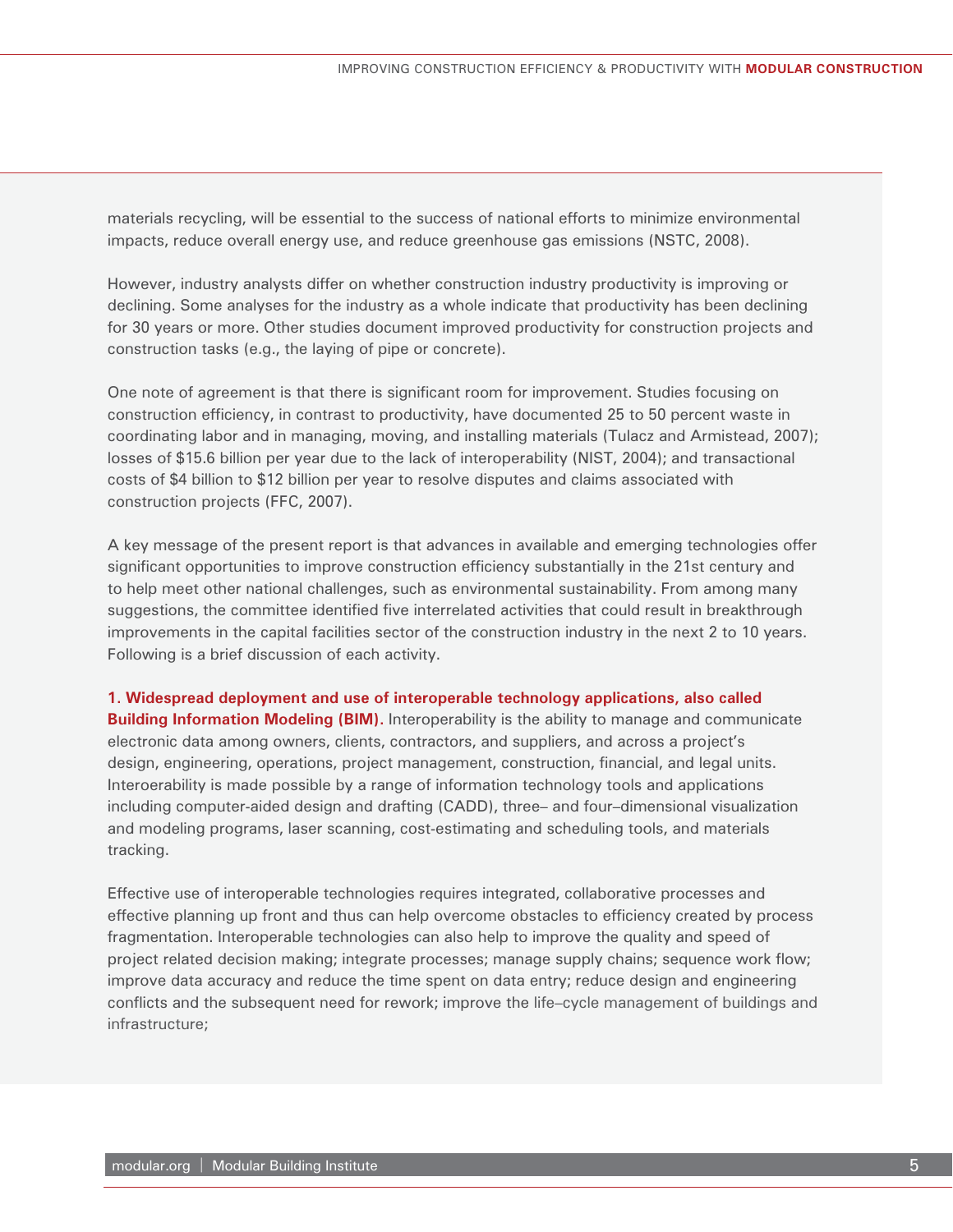and provide the data required to measure performance. Barriers to the widespread deployment of interoperable technologies include legal issues, data-storage capacities, and the need for "intelligent" search applications to sort quickly through thousands of data elements and make real-time information available for on-site decision making.

2. Improved job-site efficiency through more effective interfacing of people, processes, **materials, equipment, and information.** The job site for a large construction project is a dynamic place, involving numerous contractors, subcontractors, trades people, and laborers, all of whom require equipment, materials, and supplies to complete their tasks. Managing these activities and demands to achieve the maximum efficiency from the available resources is difficult and typically not done well. Time, money, and resources are wasted when projects are poorly managed, causing workers to have to wait around for tools and work crews' schedules to conflict; when work crews are not on–site at the appropriate time; or when supplies and equipment are stored haphazardly, requiring that they be moved multiple times.

Greater use of automated equipment (e.g., for excavation and earthmoving operations, concrete placement, pipe installation) and information technologies (e.g., radio-frequency identification tags for tracking materials, personal digital assistants for capturing field data), process improvements, and the provision of real–time information for improved management at the job site could significantly cut waste, improve job–site safety, and improve the quality of projects. A primary barrier to more effective use of such technologies is the segmentation and sequencing of planning, design, engineering, and construction processes. Improved job–site efficiency also requires a skilled labor force with communication, collaboration, and management skills as well as technical proficiencies.

**3. Greater use of prefabrication, preassembly, modularization, and off-site fabrication techniques and processes.** Prefabrication, preassembly, modularization, and off–site fabrication involve the fabrication or assembly of systems and components at off-site locations and manufacturing plants. Once completed, the systems or components are shipped to a construction job site for installation at the appropriate time. These techniques offer the promise (if used appropriately) of lower project costs, shorter schedules, improved quality, and more efficient use of labor and materials. Various obstacles stand in the way of the widespread use of such technologies, including building codes that hinder innovation as well as conventional design and construction processes and practices.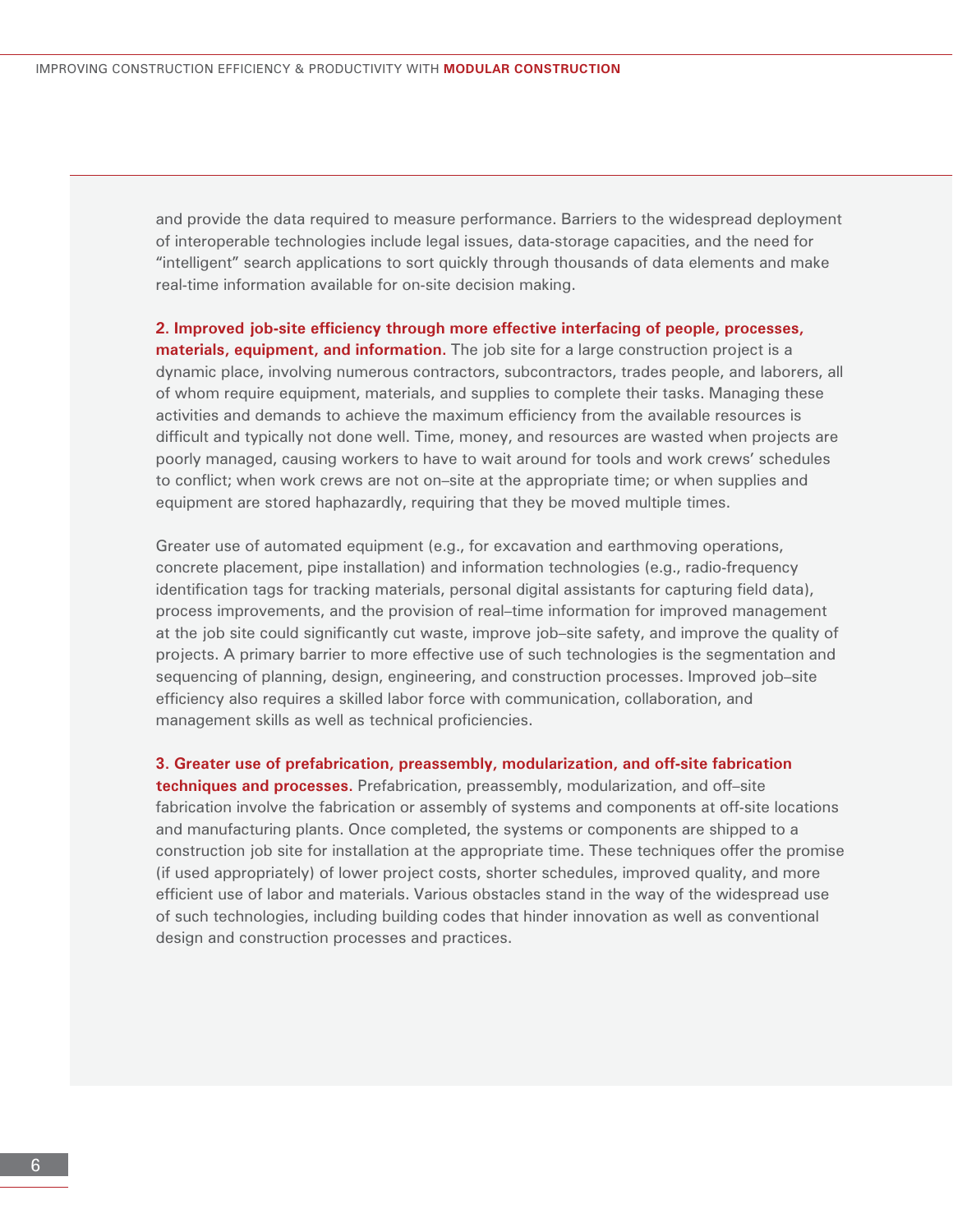**4. Innovative, widespread use of demonstration installations.** Demonstration installations are research and development tools that can take a variety of forms: field testing on a job site; seminars, training, and conferences; and scientific laboratories with sophisticated equipment and standardized testing and reporting protocols. Greater and more collaborative use of demonstration installations can be used to test and verify the effectiveness of new processes, technologies, and materials and their readiness to be deployed throughout the construction industry. By allowing determinations to be made about whether innovative approaches are mature enough for general use, demonstration installations can help to mitigate innovation– related risks to owners, contractors, and subcontractors.

#### **5. Effective performance measurement to drive efficiency and support innovation.**

Performance measures are enablers of innovation and of corrective actions throughout a project's life cycle. They can help companies and organizations understand how processes or practices led to success or failure, improvements or inefficiencies, and how to use that knowledge to improve products, processes, and the outcomes of active projects. The nature of construction projects and the industry itself calls for lagging, current, and leading performance indicators at the industry, project, and task levels, respectively.

### **Prefabrication, Preassembly & Modular Construction**

Construction workers typically are exposed to high levels of noise, dust and airborne particles, adverse weather conditions, and other factors that can cause fatigue and injuries and thereby reduce efficiency and productivity. New types of equipment can make an activity physically easier to perform, easier to control, more precise, and safer for construction workers. Similarly, changes in materials can reduce the weight of construction components, which in turn can make them easier to handle, move, and install. Manufacturing building components off–site provides for more controlled conditions and allows for improved quality and precision in the fabrication of the component.

Prefabrication, preassembly, modularization, and off-site fabrication involve the assembly or fabrication of building systems and/or components at off–site locations and plants. Once completed, the systems or components are shipped to a construction job site for installation at the appropriate time. One study that examined the relationship between changes in material technology and construction productivity based on 100 construction–related tasks found the following:

- Labor productivity for the same activity increased by 30 percent where lighter materials were used; and
- Labor productivity also improved when construction activities were performed using materials that were easier to install or were pre–fabricated (Goodrum et al., 2009).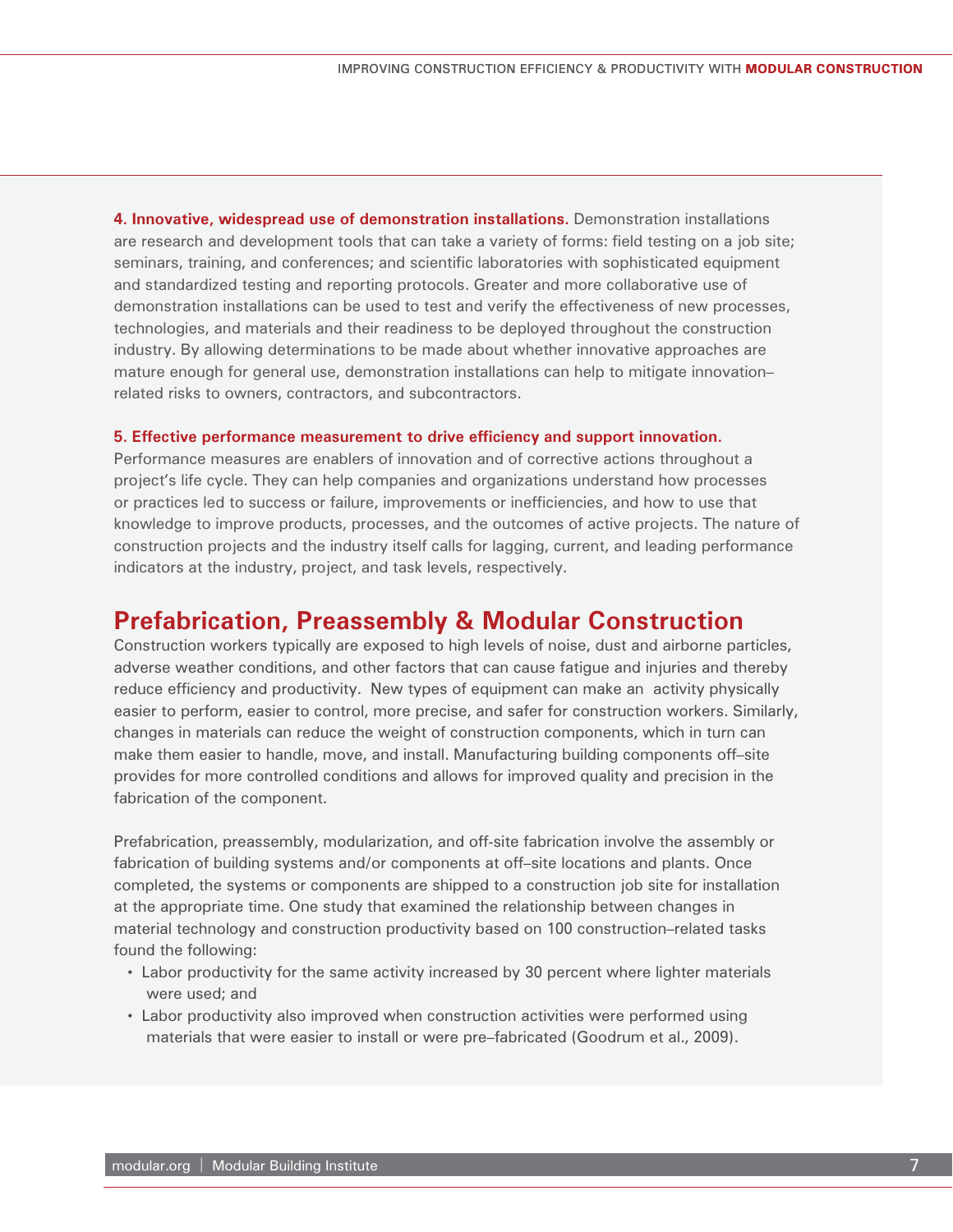#### **Prefabrication and related techniques allow for the following:**

- **More controlled conditions** for weather, quality control, improved supervision of labor, easier access to tools, and fewer material deliveries (Construction Industry Institute, 2002).
- **Fewer job-site environmental impacts** because of reductions in material waste, air and water pollution, dust and noise, and overall energy costs, although prefabrication and related technologies may also entail higher transportation costs and energy costs at off–site locations;
- **Compressed project schedules** that result from changing the sequencing of work flow (e.g., allowing for the assembly of components off-site while foundations are being poured on–site; allowing for the assembly of components off-site while permits are being processed);
- **Fewer conflicts in work crew scheduling** and better sequencing of crafts persons;
- **Reduced requirements for on-site materials storage**, and fewer losses or misplacements of materials; and
- **Increased workers safety** through reduced exposures to inclement weather, temperature extremes, and ongoing or hazardous operations; better working conditions (e.g., components traditionally constructed on-site at heights or in confined spaces can be fabricated off-site and then hoisted into place using cranes) (Construction Users Roundtable, 2007).

Prefabrication and related techniques are commonly used in the construction of industrial projects, but they are also used, if less frequently, for commercial and infrastructure projects. The committee believes that greater use and deployment of these techniques (if used appropriately) can result in lower project costs, shorter schedules, improved quality, more efficient use of labor and materials, and improved worker safety.

 **Read the full report from the National Research Council here:** www.modular.org/marketing/documents/NRC\_USConstructionIndustry\_Report.pdf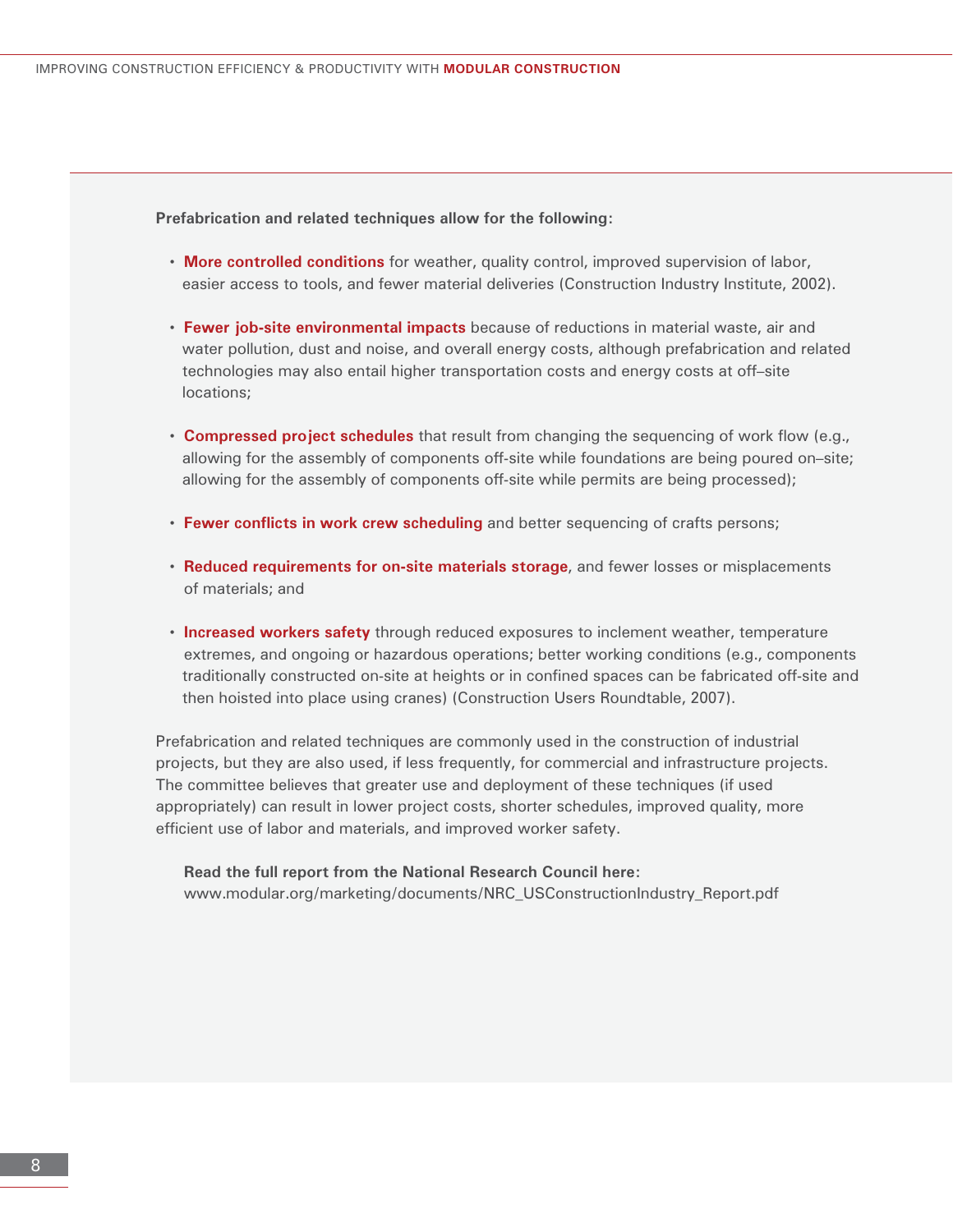*Definition of Modular Construction: A resource efficient, off-site delivery method to construct code-compliant buildings in a quality-controlled setting.*

# **Resource Efficiency**

The impact of construction and demolition (C&D) debris on the environment is staggering. More than 135 million tons of debris from construction sites is brought to U.S. landfills every year, making it the single largest source in the waste stream.

Figures developed by the U.S. Environmental Protection Agency (EPA) are helpful to building owners, designers and contractors in understanding the magnitude of C&D waste. In commercial construction, a typical new building generates an average of 3.9 pounds of waste per square foot of building area. To put this in perspective, a new building of 50,000 square feet – a typical college residence hall or mid-size suburban office building – will produce 195,000 pounds, or almost 100 tons of waste.

Change the activity to demolition and the figures increase dramatically. In this case, commercial buildings yield an average of 155 pounds per square foot of building area. Turn the same 50,000 square foot building in to a demolition project and the result will be almost 4,000 tons of waste (www.modular.org/marketing/documents/USGBC\_WhitePaper\_ PlanningConstructionWasteReduction.pdf).

Modular construction by nature is material and resource efficient. One of the great economies of modular construction is the ability to assemble repetitive units in controlled conditions. Another is to minimize material waste associated with conventional construction due to weather intrusion and construction site theft. Whole modular units – largely finished prior to arriving at the construction site – can significantly limit construction waste generated at the site and contribute directly to construction site waste management.

Modular construction capitalizes on the ability to move product in controlled manufacturing conditions, and on tight inventory control and project schedules. It is inherently waste conscious and can have minimum site impact if delivered carefully and strategically with respect to site constraints.

Using off–site manufacturing processes can help the construction industry reduce waste, according to a report published by the U.K. group WRAP (Waste & Resources Action Programme). Off site manufacture already offers the construction industry benefits in terms of time and cost predictability, health and safety and skills. However, this work shows that there is the potential to make a significant difference to the amount of waste the industry produces. Some of the biggest waste streams in traditional construction are packaging (up to 5%), timber (up to 25%) and plasterboard (up to 36%). Up to a 90% reduction can be achieved by reducing wastes such as wood pallets, shrink wrap, cardboard, plasterboard, timber, concrete, bricks and cement by increasing the use of off-site manufacture and modern methods of construction (www.modular.org/marketing/documents/WRAP\_ ModernMethodsConstruction\_Report.pdf).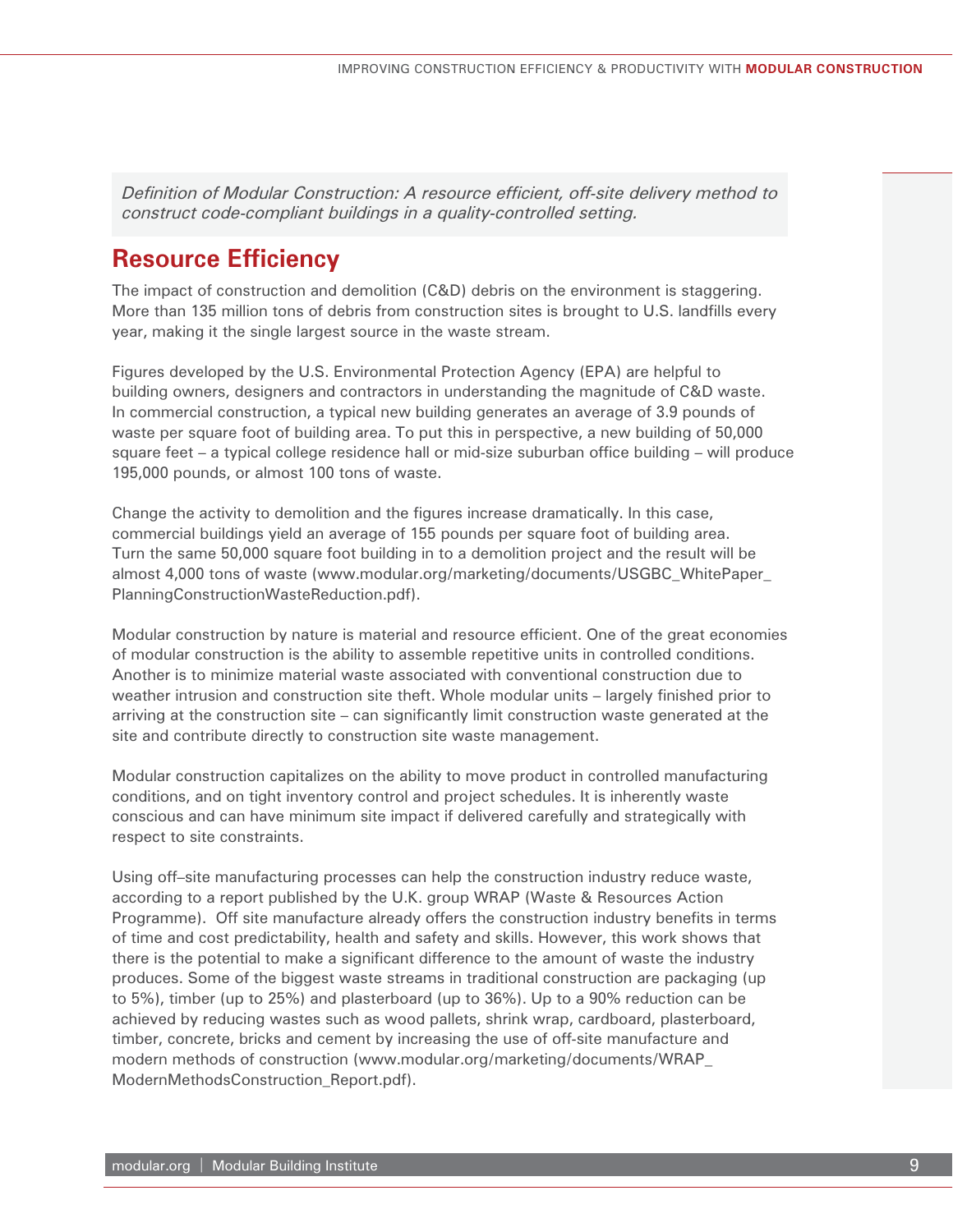**The U.S. Green Building Council (USGBC)** also recognizes the inherent materials advantages using prefabrication and off-site construction techniques. In its Leadership in Energy and Environmental Design (LEED) for Homes rating system, the USGBC awards points under its materials and resources sections MR 1.2 and MR 1.3. "Projects with a precut framing package (e.g. modular homes, kit homes) are awarded MR 1.2 and MR 1.3 (detailed framing documents) automatically." Additionally, LEED for Homes includes a credit specifically for off-site fabrication – MR 1.5. MR 1.5 states "this credit should only be awarded if the walls, roof, and floors are fabricated off-site." www.modular.org/marketing/documents/USGBC\_LEEDforHomesRatingSystem.pdf

#### **Design for Reuse and Deconstruction**

The EPA recently hosted its third Lifecycle Building Challenge to address the pressing need to address the impact construction activity has on the environment. According to the EPA, "Lifecycle building is the design of building materials, components, information systems, and management practices to create buildings that facilitate and anticipate future changes to and eventual adaptation or dismantling for recovery of all systems, components, and materials."

The competition is intended to spur innovation and highlight best practices that could be put to use by the building industry in ways to help it reduce the more than 88 million tons of construction – and demolition-related debris sent to U.S. landfills each year, according to EPA estimates.

The winners of the third annual awards were chosen by EPA representatives along with the American Institute of Architects, West Coast Green, the Collaborative for High Performance Schools, and StopWaste.Org. The common theme among this year's winners was modular construction:

In the professionally designed building category – the Arboretum and Research Visitors' Center in Charlottesville, VA., won the award. Designed by Kira Gould of William McDonough + Partners, the building makes use of reconfigurable connections and modules, allowing it to be adapted to other uses.



David Fleming from the University of Cincinnati won the award for the student-designed building with his "[Un] Modular Design for Deconstruction" shown here. His adaptable structural system can change almost any element of the building, and shows the potential for a building that can evolve with time and innovations in materials and styles change.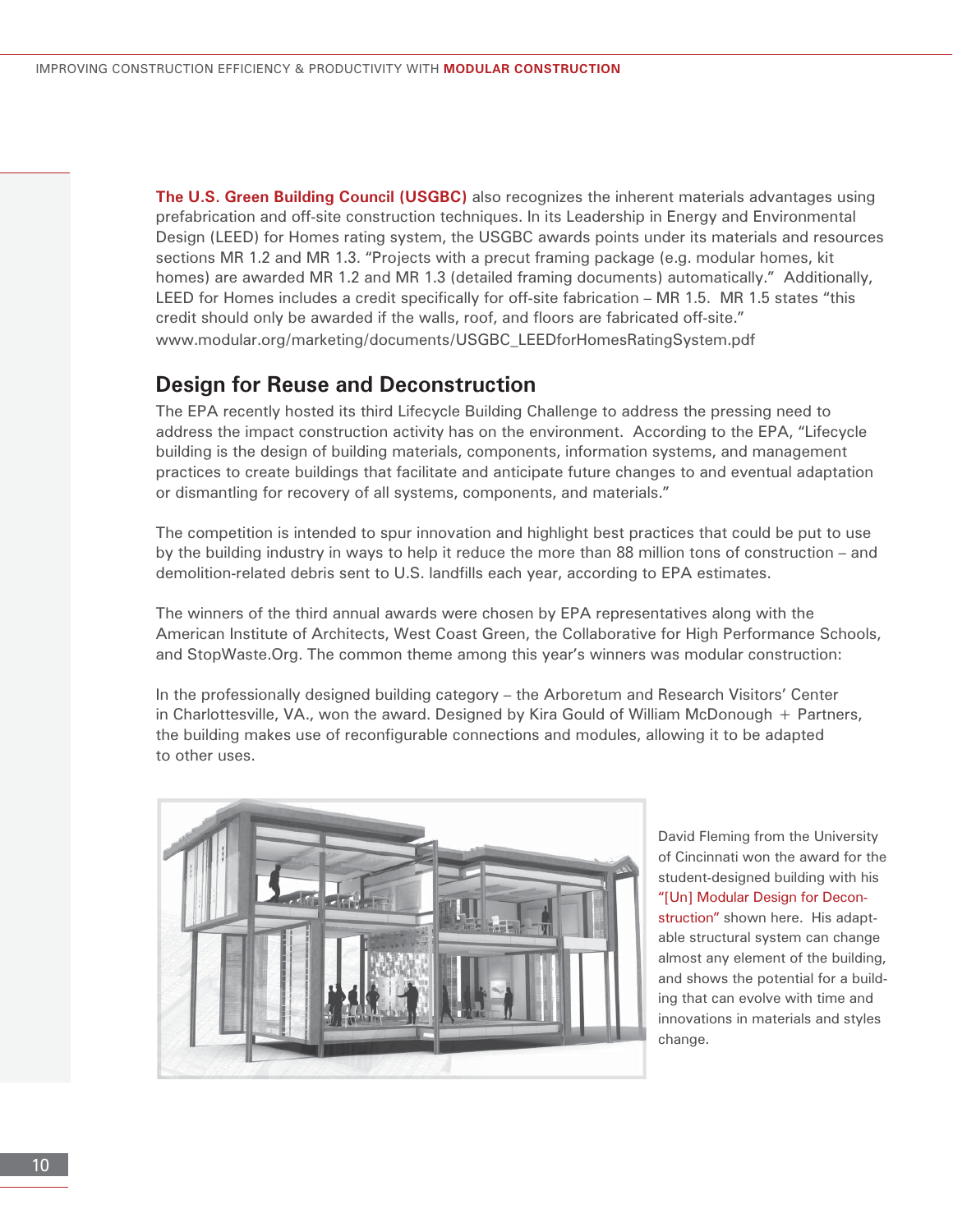Winner of the Best Professional Product award – The ENVY Modular Wall System developed by Douglas Spear and Aaron Barnes is made of panels and extruded joining parts that are recyclable, reusable and can be recycled into new products with zero waste. The EPA estimates that the ENVY wall system saves 1 ton of landfill waste for every 70 linear feet of wall used.

The prize for Best School design went to the School M.O.D. designed by Yosuke Kawai and Ikue Nomura at the University of Pennsylvania in Dayton, Ohio. M.O.D. in this case means modular, open and dual–structural, and is a prototype building method that emphasizes flexible construction methods using whatever materials are locally available.

Full details, including photos and full descriptions of the buildings, are available at http://2009.lifecyclebuilding.org.

#### **Of course, the modular construction industry has for many years been practitioners**

**of flexible design and reuse.** At its annual Awards of Distinction competition, the Modular Building Institute hosts a category for best "renovated reuse" of an existing building. Renovated reuse is defined as a reconfiguration of an existing factory-built commercial structure to meet the needs of an application that is different from its original design.



Before (left) and after (right and below) pictures of the Brookfield Homes Sales Office in Kona, HI

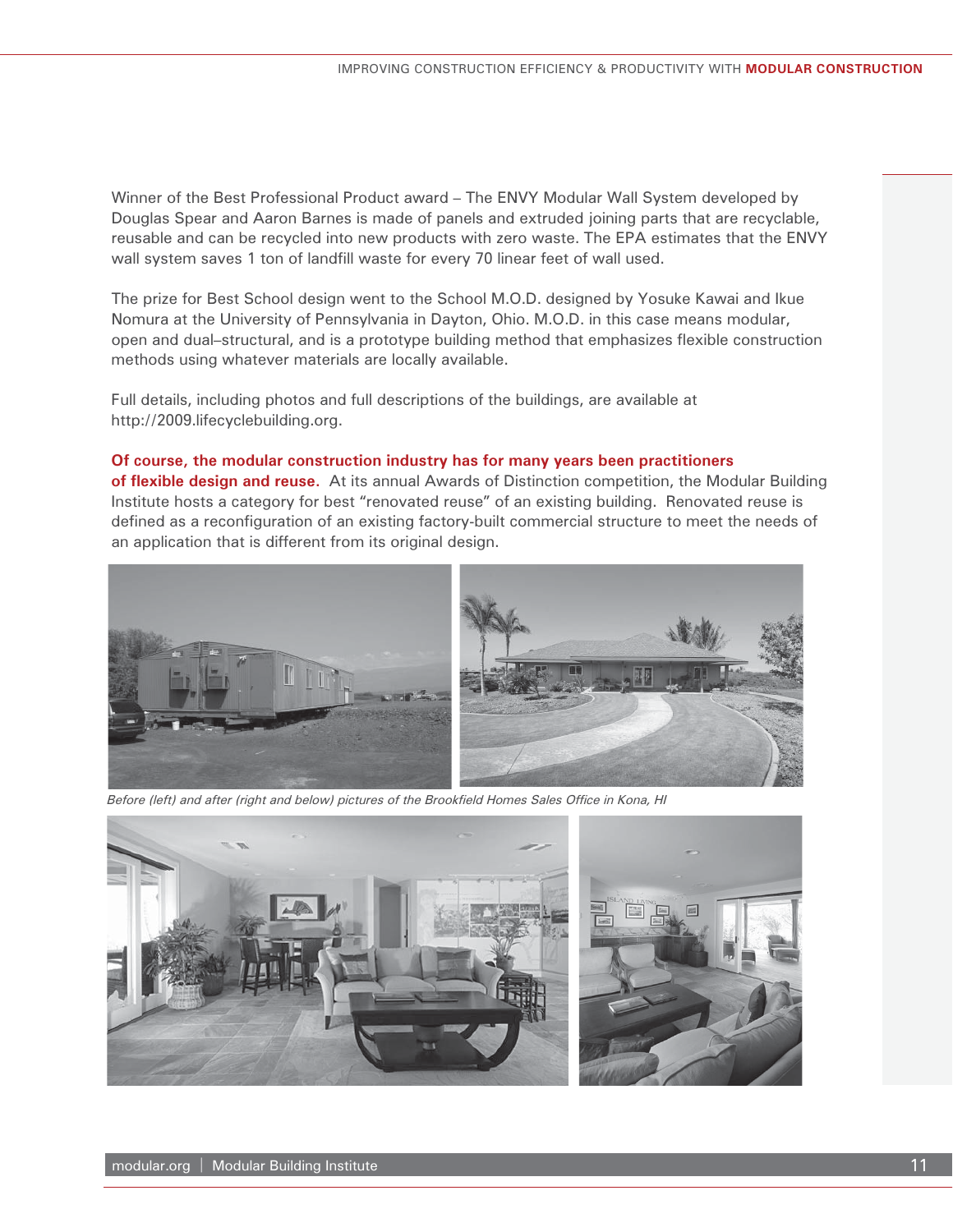#### **Streamlined Construction Process**

Primarily, four stages make up factory-built construction. First, design approval by the end-user and any regulating authorities; second, assembly of module components in a controlled environment; third, transportation of modules to a final destination; and fourth, erection of modular units to form a finished building. Unique to modular construction, while modules are being assembled in a factory, site work is occurring at the same time. This permits earlier building occupancy and contributes to a much shorter construction period, reducing financing and supervision costs. Saving even more time and money, nearly all design and engineering disciplines are part of the manufacturing process.

Also unique to modular, is the ability to simultaneously construct a building's floors, walls, ceilings, rafters, and roofs. During site–built construction, walls cannot be set until floors are in position, and ceilings and rafters cannot be added until walls are erected. On the other hand, with modern modular methods of construction, walls, floors, ceilings, and rafters are all built at the same time, and then brought together in the same factory to form a building. This process often allows modular construction times of half that of conventional, stick–built construction.



**The U.S. Department of Veteran Affairs (VA)** has incorporated modular construction processes in its development of new hospital construction. Known as the "VA Hospital Building System," this system was developed by the VA for use in the design and construction of new hospital buildings; characterized by modular design and the use of systems approach to the integration of building services and functional planning modules. Faced with rising costs, lengthy periods between programming and occupancy, accelerating obsolescence and inadequate building performances, VA decided to study the application of systems integration to a prototype design for new hospitals. Since then, the VAHBS has been used successfully on many VA projects (www.modular.org/marketing/documents/ VA\_HospitalBuildingSystem.pdf).

**Evaluation Criteria in U.S. Army Corps of Engineers Request for Proposals:** "The Government places a higher value on an offer that provides proposed methods to streamline construction, manage labor and other resource constraints in an effort to reduce costs and support an aggressive schedule, including such things as fast tracking, using factory built modules or assemblies, panelization, pre-cast, tilt-up, standard designs, etc. The government will also consider whether the approach reduces on-site craft labor and susceptibility to inclement weather delays."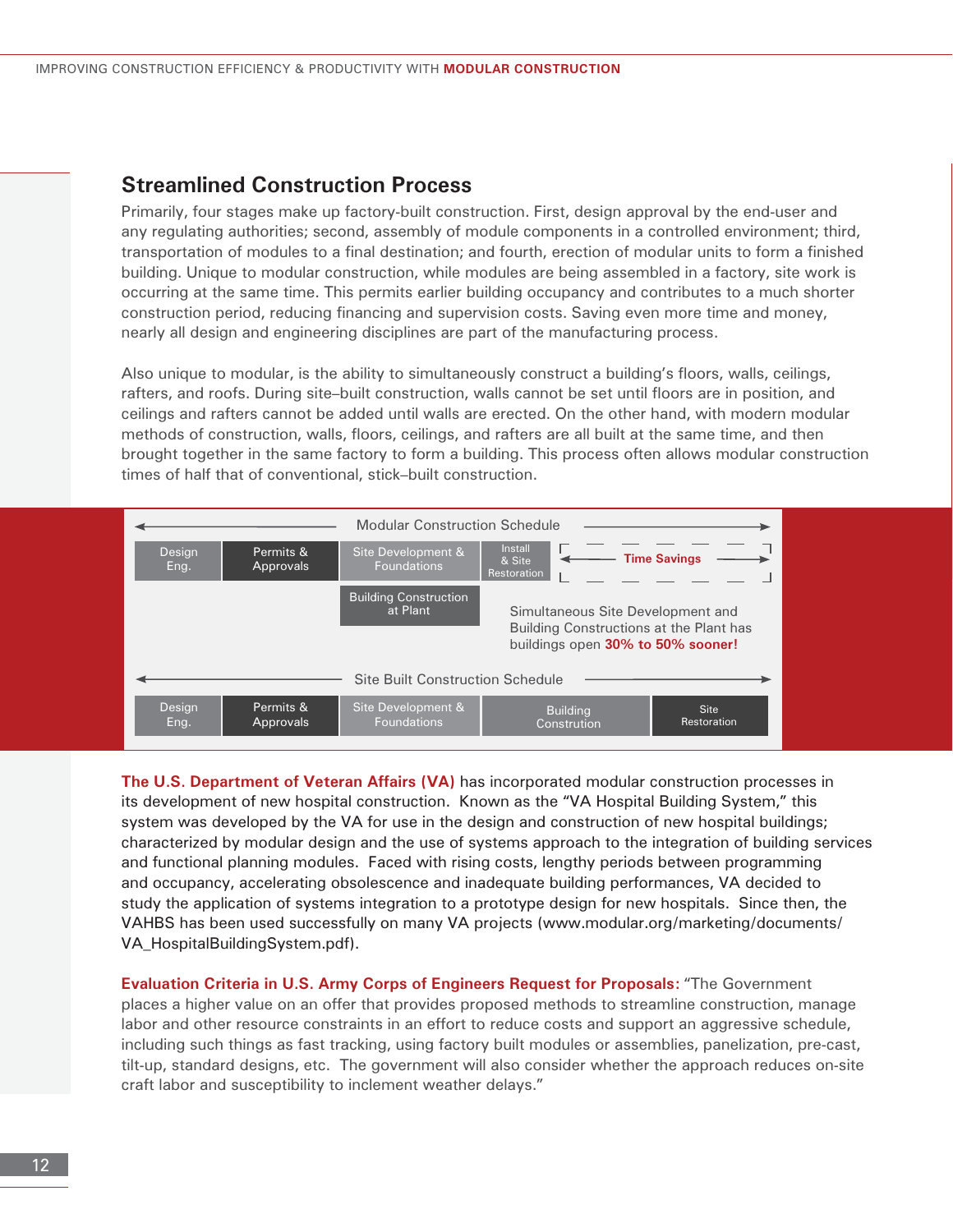

The U.S. Department of Education's Impact Aid program is also a proponent of "alternative construction techniques" including the modular construction processes. Under section 8007 (b), competitive construction grants are awarded to local school districts that educate high percentages of certain federally connected children – both children living on Indian lands and children of members of the uniformed services. Among other criteria, grantees are awarded points for:

The extent to which the new design and proposed construction utilizes non-traditional or alternative building methods to expedite construction and project completion and maximize cost efficiency; and the feasibility of project completion within 24 months from award.

Proposals utilizing alternative construction techniques including modular were awarded higher points than those utilizing conventional methods to encourage the use of these alternative construction methods in efforts to streamline the construction process. *(Pictured: Milestones Middle School in Phoenix, AZ)*

# **Quality Controlled Setting**

A report from the American Institute of Architects (AIA) called "External Issues & Trends Affecting Architectural Firms, and the AIA" from February 2008 was prepared because "The AIA wants to keep abreast of elements that are known to impact or that may in the future have an impact on the architecture profession and the American Institute of Architects." The report states:

"The life expectancy of modular construction is the same as conventional, and in a world where sustainability is gaining momentum each day, there are also several basic principles intrinsic to the modular construction process that make it more eco-friendly than conventional construction. They spend significantly less on-site time, a result of a shortened construction cycle, (the outcome of the simultaneous activities of on-site development and off-site building construction), notably minimizes the overall impact on a site. And finally, modular construction methods and materials allow a building to be more readily "deconstructed" and moved to another location should the need arise, so complete building reuse or recycling is an integral part of the design technology."

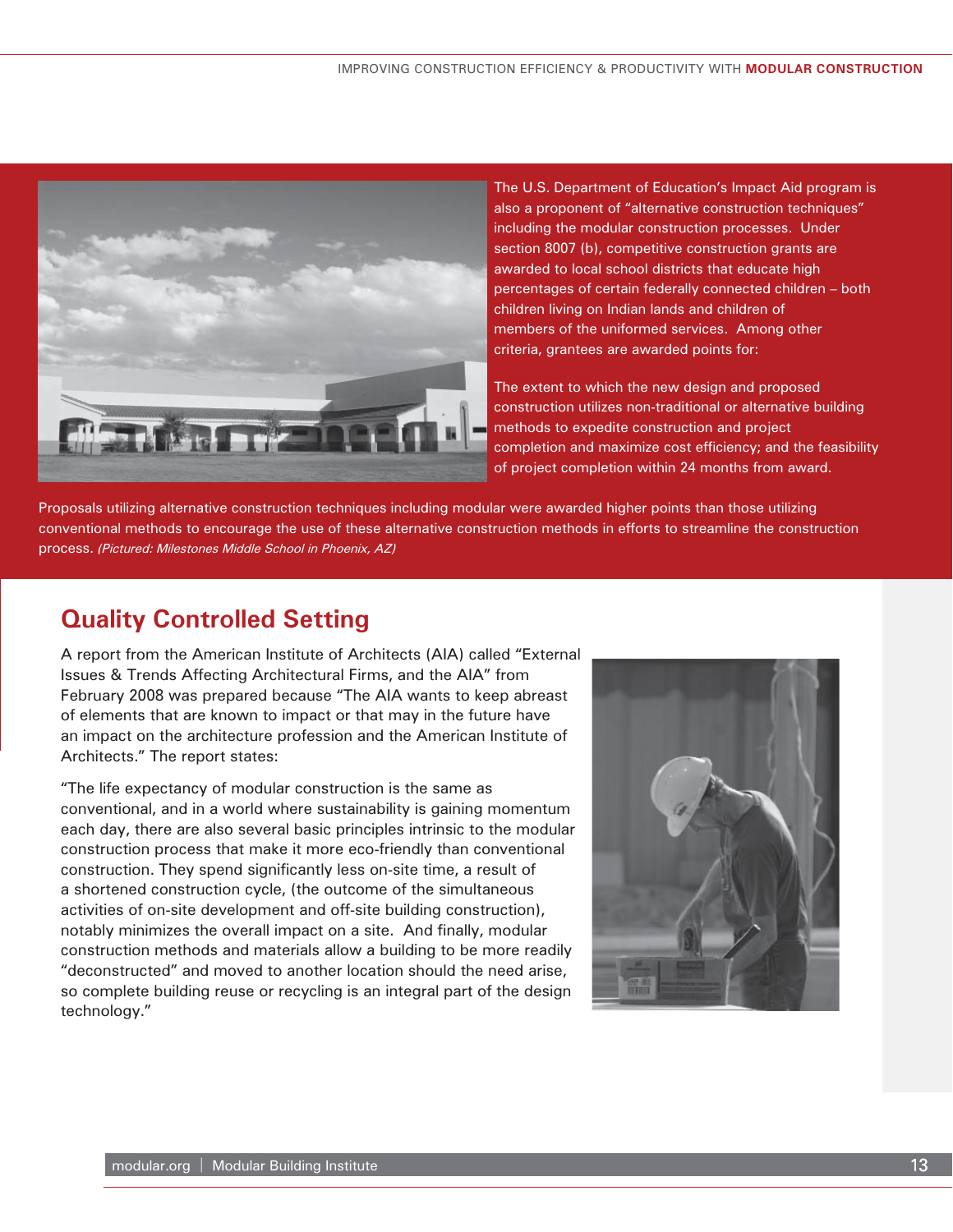**After Hurricane Andrew hit in 1992,** Federal Emergency Management Agency's (FEMA) Mitigation Assessment Team conducted a study of various building types and how well they weathered the storm. In their summary the Mitigation Assessment team concluded that "in general, it was observed that masonry buildings and wood-framed modular buildings performed relatively well."

The report went on to state that "overall, relatively minimal structural damage was noted in modular housing developments. The module–to-module combination of the units appears to have provided an inherently rigid system that performed much better than conventional residential framing." www.modular.org/marketing/documents/FEMA\_HurricaneAndrew\_Report.pdf

**Type II vs. Type V** – Wood (Construction Type V) and light gage steel frame (Construction Type II) are long respected methods of construction that have been used in many buildings throughout the United States. Both methods are fully code compliant and due to the competitive cost, each provides a great value as a long-term building solution. The modular construction process can be efficiently utilized to deliver **both** Type II and Type V facilities. Additionally, facilities constructed off–site can be designed to meet ATFP blast resistant standards.

**Modular construction methods have been shown to be inherently advantageous in several major areas:**

**Less Materials Waste** – Pre-fabrication makes it possible to optimize construction material purchases and usage while minimizing on-site waste and offering a higher quality product to the buyer. Bulk materials are delivered to the manufacturing facility where they are stored in a protected environment safe from theft and exposure to the environmental conditions of a job site.

**Less Material Exposure to Inclement Weather** – Many of the indoor air quality issues identified in new construction result from high moisture levels in the framing materials. Because the modular structure is substantially completed in a factory-controlled setting using dry materials, the potential for high levels of moisture being trapped in the new construction is eliminated.

**Less Site Disturbance** – The modular structure is constructed off–site simultaneous to foundation and other site work, thereby reducing the time and impact on the surrounding site environment, as well as reducing the number of vehicles and equipment needed at the site.

**Safer Construction** – Modular construction is a safer alternative. Conventional construction workers regularly work in less than ideal conditions dealing with temperature extremes, rain, wind, or any combination of natural conditions. This, by its very nature, is a much more challenging environment to work safely in. Additionally, the potential for injury including falls, the most common work site risk, is much higher. In a factory controlled setting, each worker is typically assigned to a work station supplied with all the appropriate equipment needed to provide the safest work environment possible. Off-site construction also eliminates the hazards associated with materials, equipment and an incomplete construction processes typical of construction sites that can attract curious and unwelcome "visitors" (i.e. students on a school expansion project).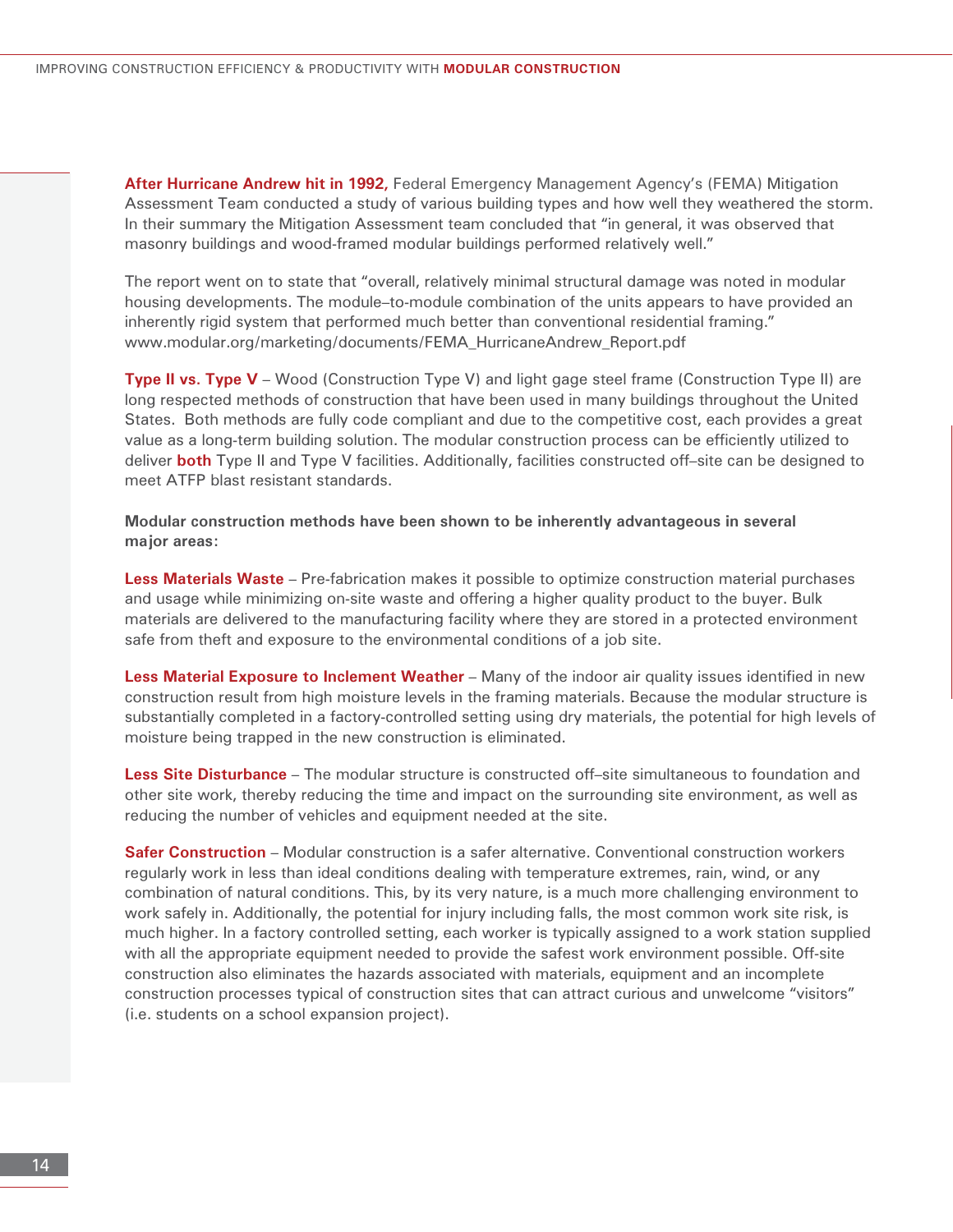amount of energy expended to create a building to meet the new need. In essence, the entire building can be recycled in some cases. **Flexibility** – When the needs change, modular buildings can be disassembled and the modules relocated or refurbished for new use, reducing the demand for raw materials and minimizing the

**Adaptability** – Modular buildings are frequently designed to quickly add or remove one or more "modules," minimizing disruptions to adjacent buildings and surroundings.

**Built to Code With Shorter Build Times** – The bottom line is that with modular construction you can get a facility built to the same local codes with construction quality as good as or better than a comparable site built building in much less time. Additionally, the abbreviated construction schedule allows you to get a return on your investment sooner, while minimizing the exposure to the risks commonly associated with protracted construction schedules.



*High Tech High in Chula Vista, CA* 

## **Summary**

As cited in this report, the following agencies and organizations have embraced and acknowledged many of the advantages of the modular construction process:

National Institute of Standards and Technology National Research Council Environmental Protection Agency American Institute of Architects U.S. Green Building Council U.S. Department of Veterans Affairs U.S. Department of Education Impact Aid Program U.S. Army Corps of Engineers

In addition, most major universities now offer courses on modular construction as part of their construction management or architecture programs.

Regardless of the type of construction selected, alternative construction methods, specifically modular construction, offer compelling advantages in terms of quality, cost, durability, and environmental impact.